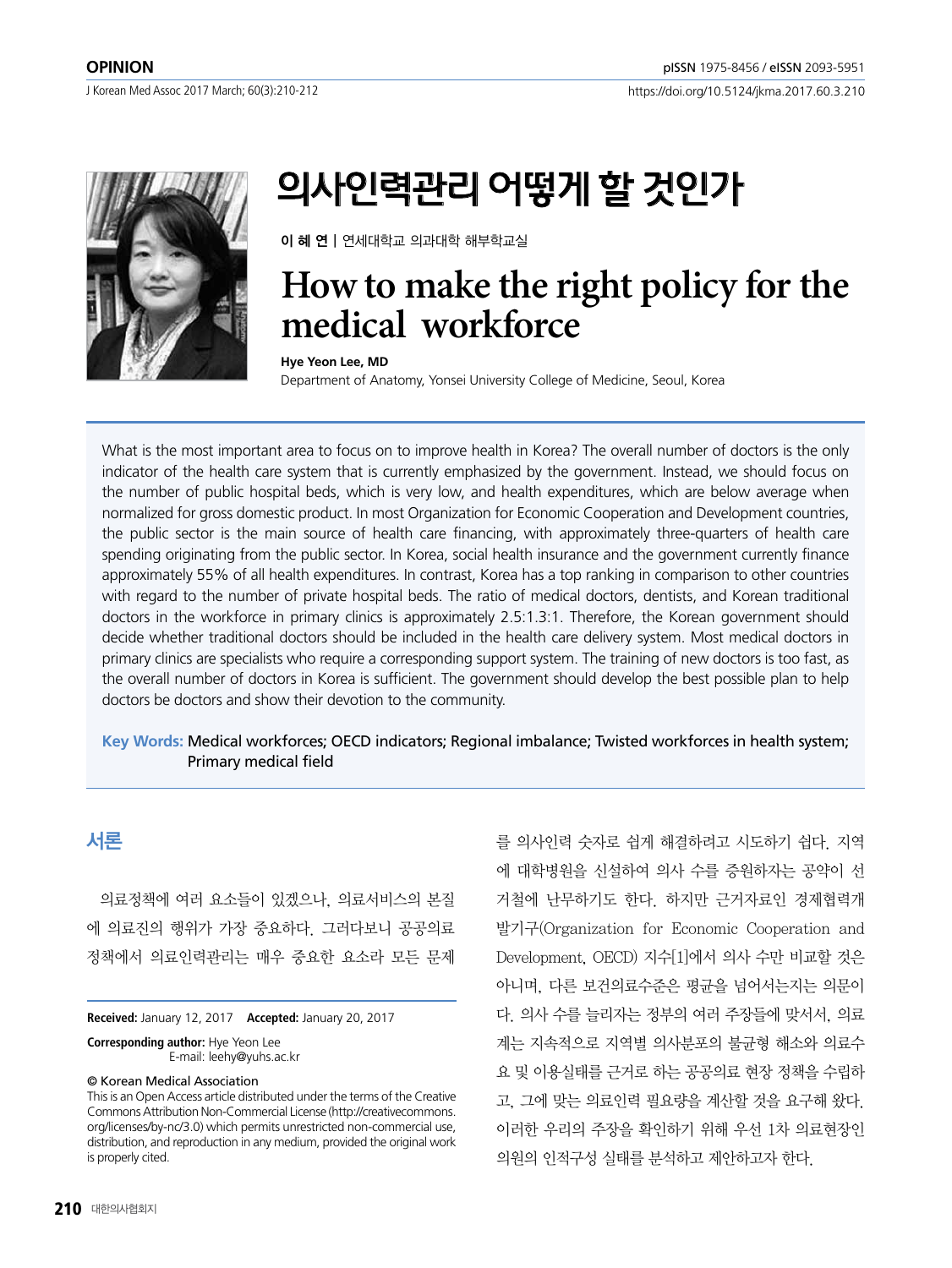## 대한민국 보건의료지표의 실태와 현황

2014년 기준 대한민국의 국내총생산(GDP) 대비 경상의료 비 지출 비율은 여전히 OECD 국가 평균보다 2%나 낮다. 1 인당 지출할 의료보건비용이 일본의 2/3, 미국의 1/4 수준 이며, 이 비용이 정부재정이나 공적의료보험에서 지출되는 비율은 55%여서 OECD 하위이다. 특히 공공병원 병상수는 OECD 최하위이다. 그러나 놀랍게도 인구 천 명당 전체 병 상 수는 세계 2위 수준을 유지하며, '의사를 만나는 횟수'도 세계 최고 수준이고, 기대여명과 건강수명 등 각종 건강지 표, 암 사망률 등 진료지표는 선진국에 버금가거나 능가하는 수준이다. 의사 수 조절로만 해결될 지표들은 아니다. 현재 와 같은 상태로 의사들이 수도권으로 편중되는 현상을 방기 하고 해결하지 않는 한, 아무리 의사 수를 늘려도 지역에서 는 항상 의사가 부족할 것이다.

국가의 경제규모, 의료비 지출규모, 의료 공적자금의 지 원상태, 공공병상수준 등이 OECD 평균에 미치지 못하는데 의사 숫자만으로 의료환경을 개선하려는 정책은 너무 안이 하다. 공공병상 수는 최하위이나, 전체 병상 수는 OECD 국 가 중 2위인데, 수도권 대학병원의 병상증설 소식이 또 들려 온다. 이러다가는 전 국민이 대학병원에서만 진료를 받는 것 아니냐는 우려의 목소리가 나온다. 병원이 너무 많으니 상대 적으로 의사가 부족해 보일 수도 있다.

## 의사 수의 증가

대한민국의 의사 수는 매년 증가하며, 2015년은 전년도에 비해 3,569명이 증가하여 3.3%의 증가율을 기록했다[2]. 현 재 의사의 85%가 55세 미만[1]이므로, 향후 20년은 활동할 인력이 될 것이다. 의사 수 증가에 대한 연구보고서[3]에서도 지적되어 있지만, 의사증가율과 통계청자료[4]를이용해 간 략히 산출해 보아도, 인구 천 명당 의사 수는 2015년 2.27명 에서, 2025년 2.95명, 2035년 3.91명에 이를 것으로 추정되 어 곧 OECD 평균을 넘어설 것이다. 더욱이 2015년의 의사 와 한의사를 포함한 의료인력 수는 인구 천명 당 2.9명이므

로, 한의사를 포함하는 경우 전체 의료인력 증가 수는 더 커 짐을 감안해야 한다.

## 일차의료현장에서 의사, 치과의사, 한의사 근무실태

보건복지통계 연보[2]에 의하면, 진료의사 중 1차 의료 기관인 의원급 종사자는 38.7%로 점차 감소하며, 봉직의 비율이 증가하고 있다. 치과의사와 한의사는 대부분(치과 83.3%, 한의사 78.0%)이 의원에 근무한다. 의원에 근무하 는 의사는 36,478명, 치과의사 19,166명. 한의원의 한의사 는 14,796명이니, 단순화하면 개원가에 의사 2.5명, 치과의 사 1.3명, 한의사 1명의 비율로 일한다는 것이다. 치과를 제 외하면 의사와 한의사가 2.5:1의 비율로 1차 의료현장에 있 는 것이다. 이 인력구성과 의료이용실태가 부합되고 있는지 를 분석하는 것이 1차 의료개선 정책의 시발점이 될 것이다. 모자보건, 감염관리, 만성질환관리 및 노령보건은 1차 의료 기관이 꼭 담당해야 할 의료분야이다. 1차 의료현장에 필요 인력을 어떻게 구성하고 조정할 것인가를 정부와 의료계가 같이 고민해야 할 과제이다. 거기에 더하여 1차 의료 현장 의 약 30%를 차지하는 한의사들의 진료분야가 의료전달체 계 정책 속으로 들어올 수 있는지에 대한 논의가 필요하다. 한의학의 과학적 근거를 분석하고, 1차 의료의 역할을 할 수 있는 한 전문분야를 맡겨도 좋을지, 1차 의료에 참여시키기 는 어려우나 보존해야 할 전통비방으로 보호할 것인지를 정 부가 결정해야 할 때이다. 전체 의료인력에 대한 속 깊은 분 석, 고민과 함께 큰 그림을 새로 그려야 할 시점이다.

## 근무지역 편중 외에도 일차의료 상황에 영향을 미치는 요소

의사의 90%가 전문의인만큼, 각 의료체계를 담당하는 개 원가의 전문과목도 분석해서, 이들의 전문성을 살릴 수 있는 의료현장이 보장되어야 한다. 현재 1차 의료의사들의 60%